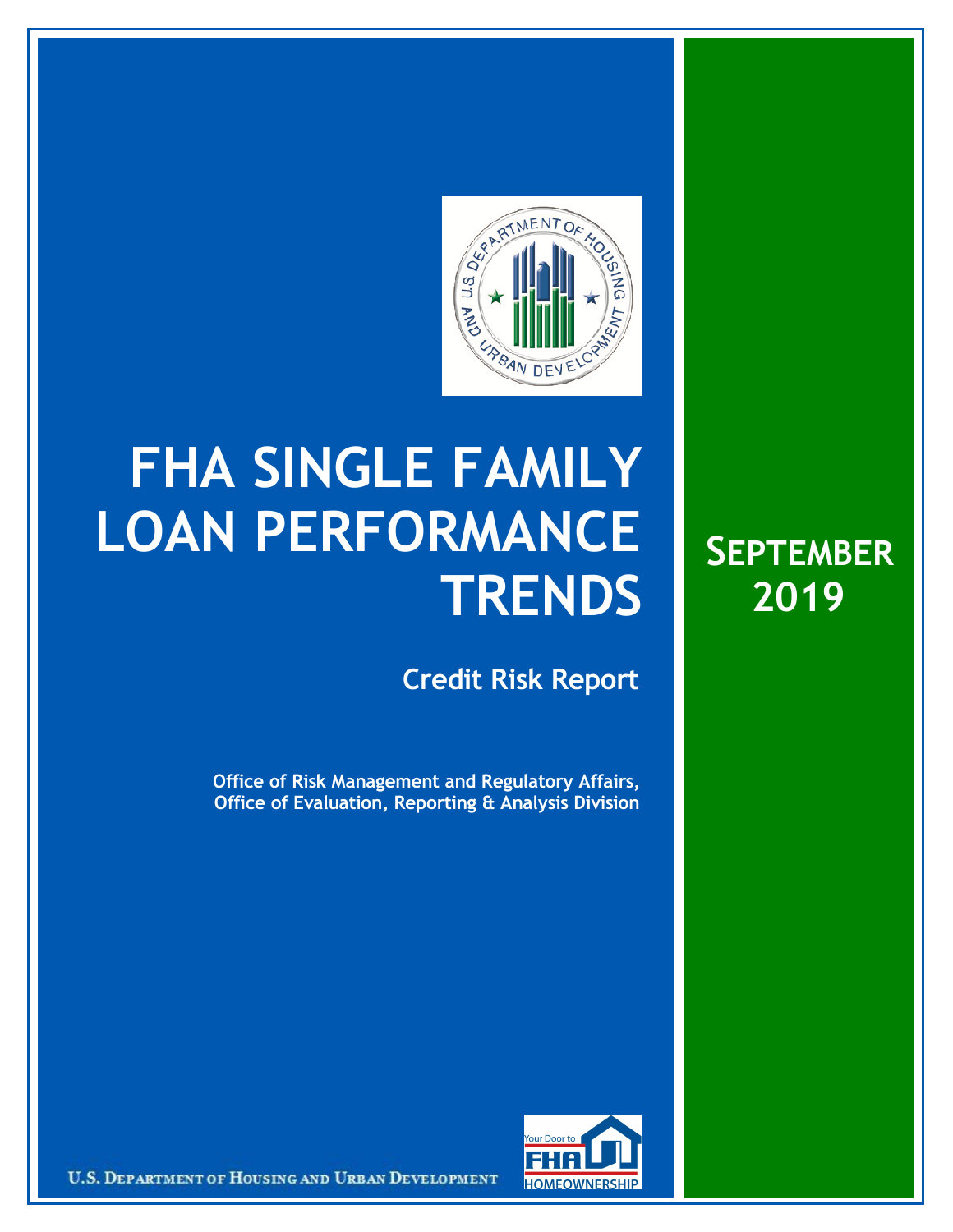## Table of Contents

## Table of Figures

| Figure 1 |  |
|----------|--|
|----------|--|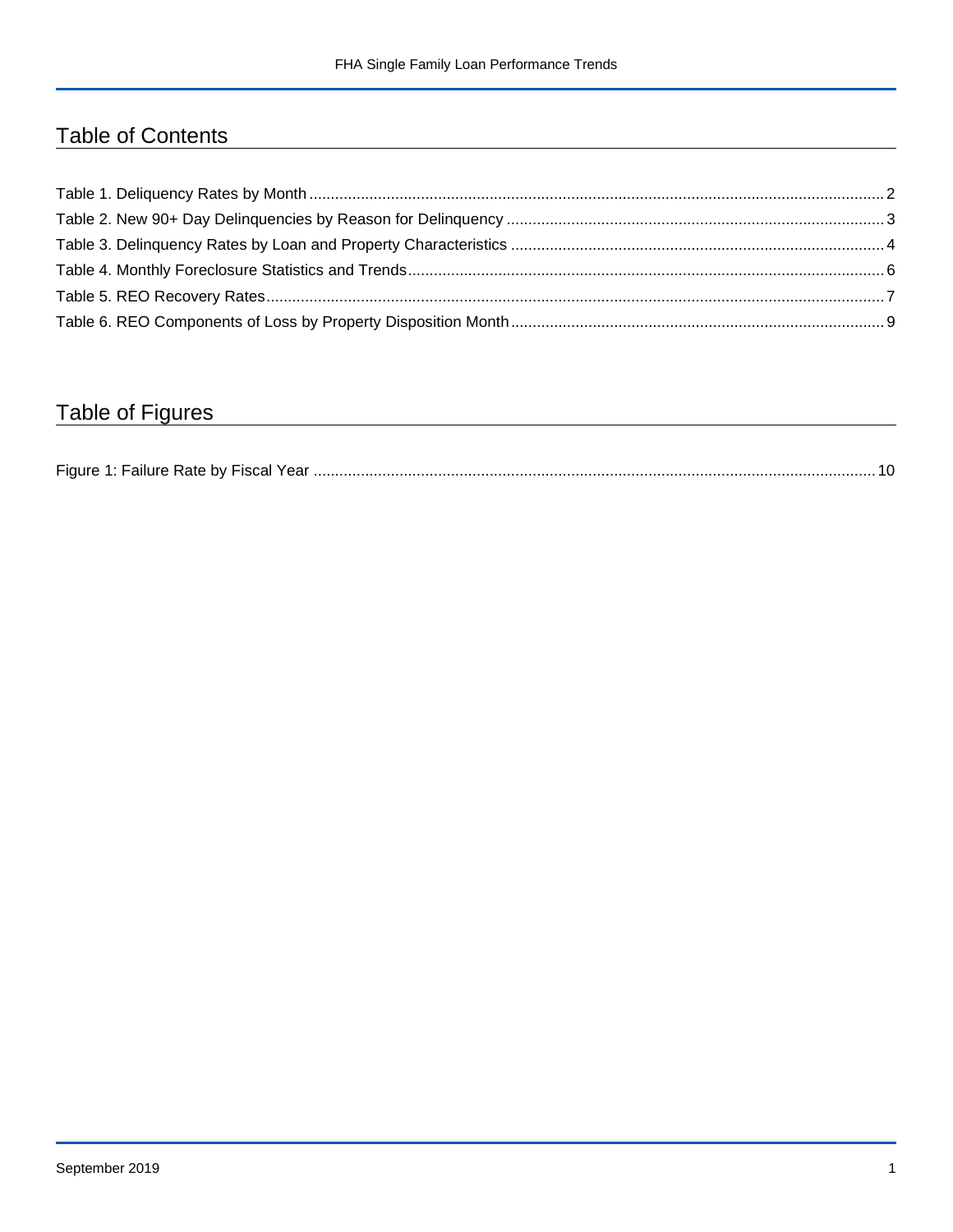|                                |                        |        | Delinquency Rates <sup>a</sup> (%) |        | Exceptions <sup>b</sup> (%) |               |                              |  |  |  |  |
|--------------------------------|------------------------|--------|------------------------------------|--------|-----------------------------|---------------|------------------------------|--|--|--|--|
|                                | Active<br>Insurance in |        |                                    |        |                             |               | Serious<br>Delinquency       |  |  |  |  |
| Month                          | Force<br>(EOM)         | 30-day | 60-day                             | 90-day | In Foreclosure              | In Bankruptcy | Rate <sup>c</sup><br>$(\% )$ |  |  |  |  |
| <b>Non-Seasonally Adjusted</b> |                        |        |                                    |        |                             |               |                              |  |  |  |  |
| Sep 2018                       | 8,048,639              | 5.51   | 1.66                               | 2.22   | 1.04                        | 0.86          | 4.11                         |  |  |  |  |
| Oct                            | 8,062,967              | 5.06   | 1.64                               | 2.17   | 1.01                        | 0.88          | 4.06                         |  |  |  |  |
| Nov                            | 8,077,125              | 5.02   | 1.63                               | 2.20   | 1.00                        | 0.86          | 4.06                         |  |  |  |  |
| Dec                            | 8,086,151              | 5.17   | 1.71                               | 2.22   | 0.99                        | 0.87          | 4.08                         |  |  |  |  |
| Jan 2019                       | 8,112,026              | 5.00   | 1.74                               | 2.26   | 1.03                        | 0.88          | 4.16                         |  |  |  |  |
| Feb                            | 8,117,180              | 4.99   | 1.64                               | 2.19   | 1.04                        | 0.88          | 4.10                         |  |  |  |  |
| Mar                            | 8,118,034              | 4.55   | 1.45                               | 2.01   | 1.00                        | 0.87          | 3.88                         |  |  |  |  |
| Apr                            | 8,117,498              | 4.58   | 1.40                               | 1.91   | 0.96                        | 0.87          | 3.74                         |  |  |  |  |
| May                            | 8,114,839              | 4.48   | 1.42                               | 1.86   | 0.94                        | 0.87          | 3.67                         |  |  |  |  |
| Jun                            | 8,114,665              | 5.44   | 1.62                               | 1.94   | 0.92                        | 0.90          | 3.76                         |  |  |  |  |
| Jul                            | 8,116,418              | 5.11   | 1.66                               | 1.96   | 0.91                        | 0.91          | 3.78                         |  |  |  |  |
| Aug                            | 8,117,513              | 5.10   | 1.69                               | 2.00   | 0.91                        | 0.91          | 3.82                         |  |  |  |  |
| Sep                            | 8,107,806              | 5.27   | 1.74                               | 2.07   | 0.90                        | 0.92          | 3.88                         |  |  |  |  |
|                                |                        |        | <b>Seasonally Adjusted</b>         |        |                             |               |                              |  |  |  |  |
| Sep 2018                       | 8,048,639              | 5.27   | 1.57                               | 2.23   | 1.07                        | 0.86          | 4.16                         |  |  |  |  |
| Oct                            | 8,062,967              | 4.76   | 1.52                               | 2.14   | 1.04                        | 0.88          | 4.06                         |  |  |  |  |
| Nov                            | 8,077,125              | 4.57   | 1.45                               | 2.05   | 1.02                        | 0.86          | 3.94                         |  |  |  |  |
| Dec                            | 8,086,151              | 4.60   | 1.49                               | 2.03   | 0.99                        | 0.87          | 3.89                         |  |  |  |  |
| Jan 2019                       | 8,112,026              | 4.80   | 1.56                               | 2.03   | 1.02                        | 0.88          | 3.92                         |  |  |  |  |
| Feb                            | 8,117,180              | 5.09   | 1.67                               | 2.08   | 1.01                        | 0.88          | 3.97                         |  |  |  |  |
| Mar                            | 8,118,034              | 5.26   | 1.68                               | 2.09   | 0.98                        | 0.87          | 3.94                         |  |  |  |  |
| Apr                            | 8,117,498              | 5.01   | 1.60                               | 2.00   | 0.95                        | 0.87          | 3.81                         |  |  |  |  |
| May                            | 8,114,839              | 4.78   | 1.56                               | 1.97   | 0.93                        | 0.87          | 3.77                         |  |  |  |  |
| Jun                            | 8,114,665              | 5.51   | 1.72                               | 2.06   | 0.92                        | 0.89          | 3.87                         |  |  |  |  |
| Jul                            | 8,116,418              | 5.23   | 1.70                               | 2.09   | 0.92                        | 0.91          | 3.93                         |  |  |  |  |
| Aug                            | 8,117,513              | 4.97   | 1.65                               | 2.08   | 0.91                        | 0.92          | 3.91                         |  |  |  |  |
| Sep                            | 8,107,806              | 5.05   | 1.65                               | 2.08   | 0.92                        | 0.93          | 3.93                         |  |  |  |  |

 **Table 1. Delinquency Rates by Month**

EOM = end of month.

<sup>a</sup> The 90-day category includes all loans that are at least 3 months delinquent excluding those loans in-foreclosure or in-bankruptcy

processing.Included in the delinquency counts are loans under active consideration for loss mitigation foreclosure avoidance.<br><sup>b</sup> Exceptions are counted separately from delinquencies, regardless of the length of the delinq

<sup>c</sup> Serious delinquency rates are the sum of 90 day delinquencies, plus in-foreclosures and in-bankruptcies.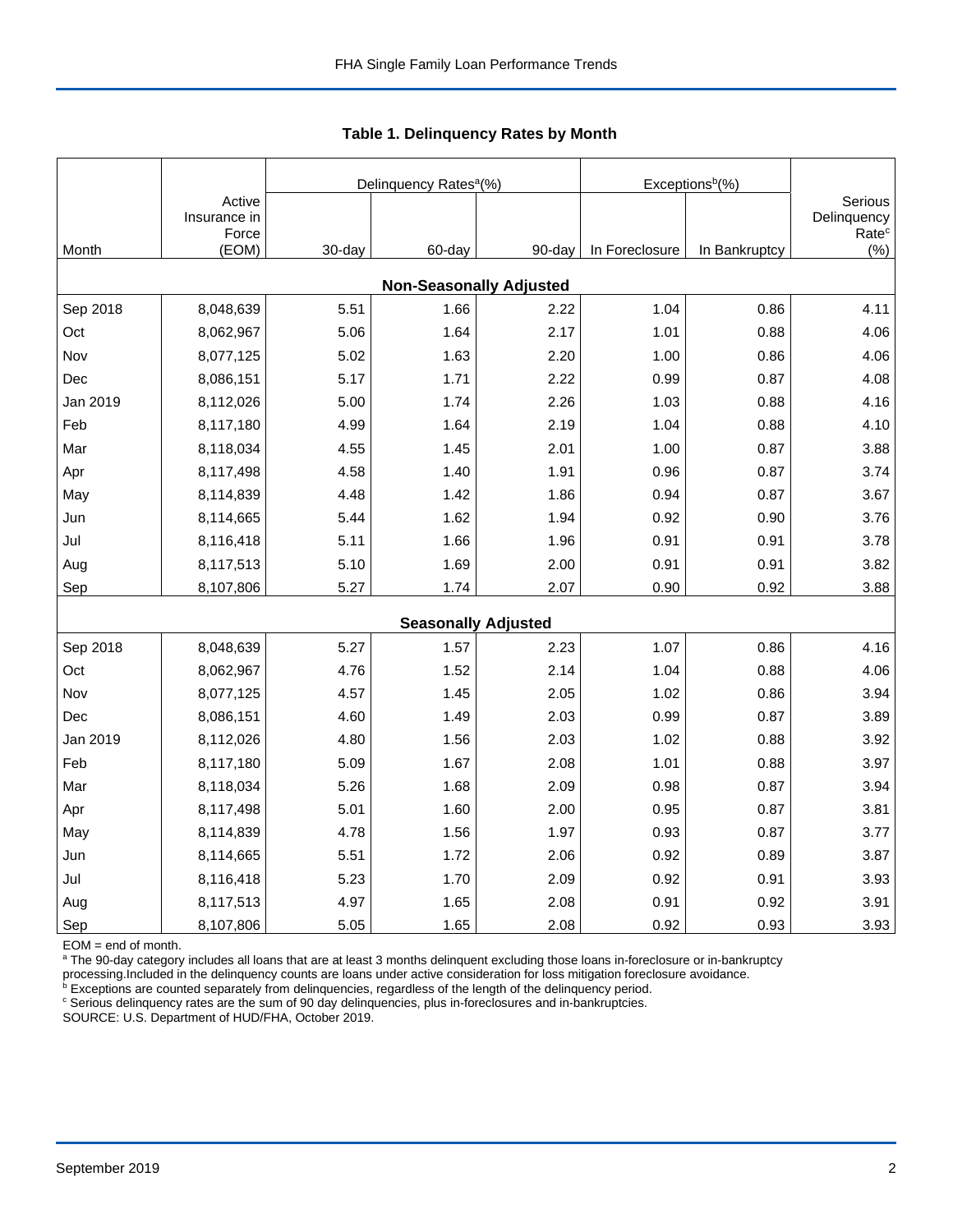|                                      |               | Share by Reason for Delinquency (%) |            |             |                                                              |                                |            |                    |  |  |  |
|--------------------------------------|---------------|-------------------------------------|------------|-------------|--------------------------------------------------------------|--------------------------------|------------|--------------------|--|--|--|
| <b>Fiscal Year</b><br>and<br>Quarter | New 90+ Day   | Reduction of<br>Income              |            | Excessive   | Death or<br>Illness of<br>Principal<br>Borrower<br>or Family | Marital<br><b>Difficulties</b> | No Contact | Other <sup>a</sup> |  |  |  |
|                                      | Delinquencies |                                     | Unemployed | Obligations |                                                              |                                |            |                    |  |  |  |
| 2014 Q3                              | 80,879        | 33.29                               | 7.90       | 19.89       | 12.28                                                        | 4.35                           | 11.26      | 11.04              |  |  |  |
| 2014 Q4                              | 101,848       | 32.49                               | 7.52       | 20.88       | 12.61                                                        | 4.42                           | 11.38      | 10.69              |  |  |  |
| 2015 Q1                              | 106,665       | 31.74                               | 6.99       | 21.89       | 12.72                                                        | 4.24                           | 11.64      | 10.79              |  |  |  |
| 2015 Q2                              | 82,864        | 32.26                               | 7.11       | 21.58       | 12.57                                                        | 4.18                           | 11.40      | 10.91              |  |  |  |
| 2015 Q3                              | 71,869        | 30.84                               | 6.62       | 21.29       | 12.74                                                        | 4.25                           | 13.03      | 11.22              |  |  |  |
| 2015 Q4                              | 88,262        | 30.61                               | 6.57       | 22.17       | 12.75                                                        | 4.03                           | 12.06      | 11.82              |  |  |  |
| 2016 Q1                              | 92,606        | 30.67                               | 6.41       | 22.58       | 13.01                                                        | 4.06                           | 11.18      | 12.09              |  |  |  |
| 2016 Q2                              | 78,978        | 30.24                               | 6.71       | 22.77       | 12.85                                                        | 3.93                           | 11.70      | 11.81              |  |  |  |
| 2016 Q3                              | 66,500        | 30.97                               | 6.75       | 23.08       | 13.37                                                        | 4.19                           | 10.49      | 11.15              |  |  |  |
| 2016 Q4                              | 85,289        | 31.94                               | 7.04       | 23.80       | 13.16                                                        | 4.04                           | 9.40       | 10.62              |  |  |  |
| 2017 Q1                              | 94,958        | 31.50                               | 6.75       | 24.37       | 13.17                                                        | 3.82                           | 9.00       | 11.37              |  |  |  |
| 2017 Q2                              | 75,376        | 31.65                               | 6.92       | 24.38       | 13.28                                                        | 3.85                           | 9.55       | 10.38              |  |  |  |
| 2017 Q3                              | 65,531        | 30.81                               | 6.82       | 24.54       | 13.90                                                        | 3.95                           | 9.55       | 10.44              |  |  |  |
| 2017 Q4                              | 87,286        | 31.37                               | 6.93       | 24.99       | 13.16                                                        | 3.76                           | 8.83       | 10.96              |  |  |  |
| 2018 Q1                              | 157,584       | 24.16                               | 4.61       | 22.61       | 8.67                                                         | 2.42                           | 7.08       | 30.46              |  |  |  |
| 2018 Q2                              | 88,660        | 28.99                               | 6.18       | 24.56       | 11.77                                                        | 3.25                           | 8.54       | 16.71              |  |  |  |
| 2018 Q3                              | 64,397        | 30.71                               | 6.76       | 25.47       | 13.07                                                        | 3.82                           | 8.62       | 11.54              |  |  |  |
| 2018 Q4                              | 84,222        | 31.32                               | 7.02       | 25.88       | 13.35                                                        | 3.88                           | 8.42       | 10.14              |  |  |  |
| 2019 Q1                              | 92,065        | 30.77                               | 7.31       | 26.23       | 13.43                                                        | 3.72                           | 8.42       | 10.12              |  |  |  |
| 2019 Q2                              | 84,788        | 30.65                               | 7.98       | 25.68       | 13.67                                                        | 3.69                           | 8.84       | 9.49               |  |  |  |
| 2019 Q3                              | 69,223        | 29.23                               | 8.11       | 25.68       | 14.18                                                        | 3.85                           | 9.27       | 9.67               |  |  |  |
| 2019 Q4                              | 90,459        | 26.62                               | 7.64       | 25.46       | 12.97                                                        | 3.18                           | 13.36      | 10.78              |  |  |  |

 **Table 2. New 90+ Day Delinquencies by Reason for Delinquency**

a Includes abandonment of property, distant employment transfer, neighborhood problems, property problems, inability to sell or rent property, military service, business failure, casualty loss, energy-environment cost, servicing problems, payment adjustment, payment dispute, transfer of ownership pending fraud and incarceration.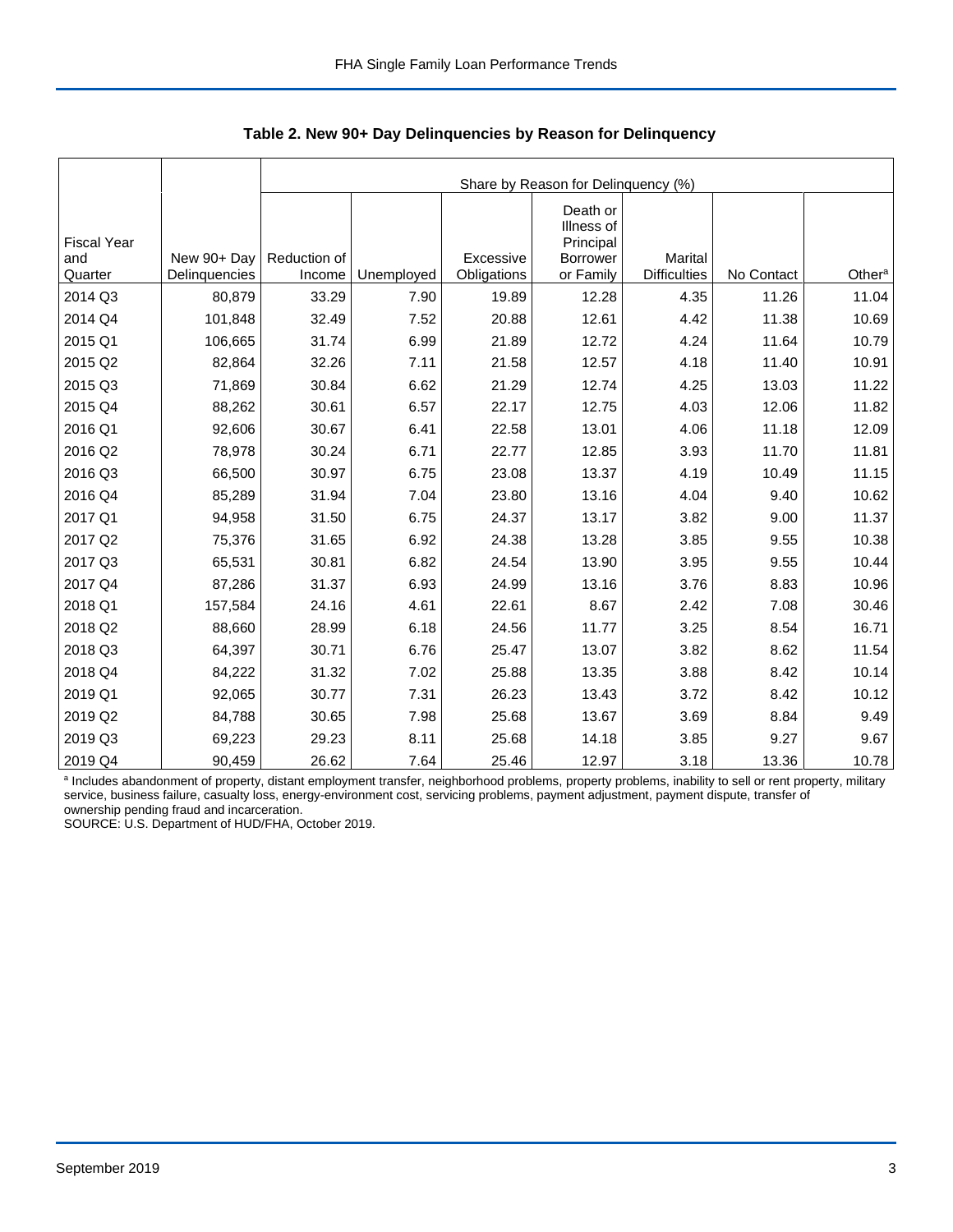|                            |                     | Rates in Percent of Active Loan Counts |        |        |         |             |            |                        |  |  |
|----------------------------|---------------------|----------------------------------------|--------|--------|---------|-------------|------------|------------------------|--|--|
|                            | <b>IIF</b>          | All Past                               |        |        |         | In          | In         | Serious<br>Delinquency |  |  |
|                            | Shares <sup>a</sup> | Dueb                                   | 30 Day | 60 Day | 90+ Day | Foreclosure | Bankruptcy | Rate <sup>c</sup>      |  |  |
| <b>Loan Purpose</b>        |                     |                                        |        |        |         |             |            |                        |  |  |
| All Active Loans           | 8,107,806           | 10.89                                  | 5.27   | 1.74   | 2.07    | 0.90        | 0.92       | 3.88                   |  |  |
| Purchase                   | 69.90               | 11.90                                  | 5.76   | 1.97   | 2.32    | 0.91        | 0.95       | 4.18                   |  |  |
| Refinance<br>Refinance     | 30.10               | 8.53                                   | 4.12   | 1.21   | 1.49    | 0.86        | 0.85       | 3.20                   |  |  |
|                            |                     |                                        | 4.12   | 1.21   | 1.49    | 0.86        |            | 3.20                   |  |  |
| Refinance Loans            | 2,440,313           | 8.53                                   |        |        |         |             | 0.85       |                        |  |  |
| Conventional               | 35.77               | 9.41                                   | 4.47   | 1.30   | 1.65    | 1.08        | 0.91       | 3.64                   |  |  |
| No Cash-out                | 20.84               | 9.45                                   | 4.51   | 1.29   | 1.63    | 1.07        | 0.95       | 3.65                   |  |  |
| Cash-out                   | 14.93               | 9.36                                   | 4.40   | 1.32   | 1.67    | 1.10        | 0.86       | 3.63                   |  |  |
| <b>FHA</b>                 | 14.02               | 7.02                                   | 3.64   | 1.02   | 1.23    | 0.51        | 0.63       | 2.37                   |  |  |
| No Cash-out                | 6.64                | 7.21                                   | 3.66   | 0.99   | 1.27    | 0.57        | 0.72       | 2.56                   |  |  |
| Cash-out                   | 7.37                | 6.85                                   | 3.62   | 1.04   | 1.19    | 0.45        | 0.56       | 2.19                   |  |  |
| Streamline                 | 50.21               | 8.33                                   | 4.01   | 1.20   | 1.45    | 0.80        | 0.87       | 3.13                   |  |  |
| <b>Credit Score Ranged</b> |                     |                                        |        |        |         |             |            |                        |  |  |
| Loans with Credit Scores   | 6,503,392           | 10.74                                  | 5.22   | 1.72   | 2.07    | 0.85        | 0.87       | 3.79                   |  |  |
| < 500                      | 0.09                | 34.66                                  | 13.69  | 4.96   | 7.66    | 3.87        | 4.47       | 16.00                  |  |  |
| 500-579                    | 1.81                | 27.93                                  | 11.82  | 4.45   | 5.63    | 2.87        | 3.16       | 11.66                  |  |  |
| 580-619                    | 8.06                | 20.85                                  | 9.70   | 3.52   | 4.20    | 1.69        | 1.74       | 7.63                   |  |  |
| 620-659                    | 31.66               | 15.39                                  | 7.46   | 2.53   | 3.02    | 1.11        | 1.26       | 5.39                   |  |  |
| 660-719                    | 39.27               | 7.78                                   | 3.94   | 1.20   | 1.43    | 0.62        | 0.59       | 2.64                   |  |  |
| 720-850                    | 19.11               | 3.12                                   | 1.60   | 0.43   | 0.54    | 0.33        | 0.21       | 1.08                   |  |  |
| <b>Fiscal Year Cohort</b>  |                     |                                        |        |        |         |             |            |                        |  |  |
| <b>All Cohorts</b>         | 8,107,806           | 10.89                                  | 5.27   | 1.74   | 2.07    | 0.90        | 0.92       | 3.88                   |  |  |
| pre-2004                   | 6.23                | 16.42                                  | 7.82   | 2.77   | 2.97    | 1.43        | 1.43       | 5.83                   |  |  |
| 2004                       | 1.64                | 16.82                                  | 7.92   | 2.84   | 3.14    | 1.44        | 1.47       | 6.05                   |  |  |
| 2005                       | 1.22                | 18.69                                  | 8.78   | 3.09   | 3.41    | 1.66        | 1.75       | 6.82                   |  |  |
| 2006                       | 0.97                | 20.72                                  | 9.12   | 3.31   | 4.00    | 2.23        | 2.06       | 8.28                   |  |  |
| 2007                       | 0.92                | 24.02                                  | 9.93   | 3.69   | 4.78    | 2.99        | 2.64       | 10.41                  |  |  |
| 2008                       | 2.16                | 24.13                                  | 10.00  | 3.63   | 4.73    | 3.15        | 2.61       | 10.49                  |  |  |
| 2009                       | 4.66                | 16.39                                  | 7.24   | 2.42   | 2.99    | 1.98        | 1.74       | 6.72                   |  |  |
| 2010                       | 5.94                | 12.28                                  | 5.79   | 1.85   | 2.21    | 1.20        | 1.22       | 4.63                   |  |  |
| 2011                       | 4.80                | 10.48                                  | 5.01   | 1.61   | 1.89    | 0.94        | 1.03       | 3.86                   |  |  |
| 2012                       | 5.94                | 8.83                                   | 4.25   | 1.35   | 1.64    | 0.71        | 0.87       | 3.23                   |  |  |
| 2013                       | 8.29                | 7.53                                   | 3.61   | 1.13   | 1.35    | 0.64        | 0.81       | 2.79                   |  |  |
| 2014                       | 3.94                | 12.65                                  | 5.80   | 1.94   | 2.35    | 1.12        | 1.43       | 4.91                   |  |  |
| 2015                       | 7.41                | 11.26                                  | 5.26   | 1.79   | 2.16    | 0.90        | 1.15       | 4.21                   |  |  |
| 2016                       | 10.75               | 10.27                                  | 4.98   | 1.62   | 2.02    | 0.76        | 0.89       | 3.66                   |  |  |
| 2017                       | 12.42               | 10.05                                  | 4.99   | 1.65   | 2.12    | 0.66        | 0.62       | 3.41                   |  |  |
| 2018                       | 10.94               | 10.01                                  | 5.19   | 1.71   | 2.19    | 0.52        | 0.38       | 3.10                   |  |  |
| 2019                       | 11.77               | 4.20                                   | 2.80   | 0.75   | 0.53    | 0.07        | 0.05       | 0.65                   |  |  |
|                            |                     |                                        |        |        |         |             |            |                        |  |  |

**Table 3. Delinquency Rates by Loan and Property Characteristics**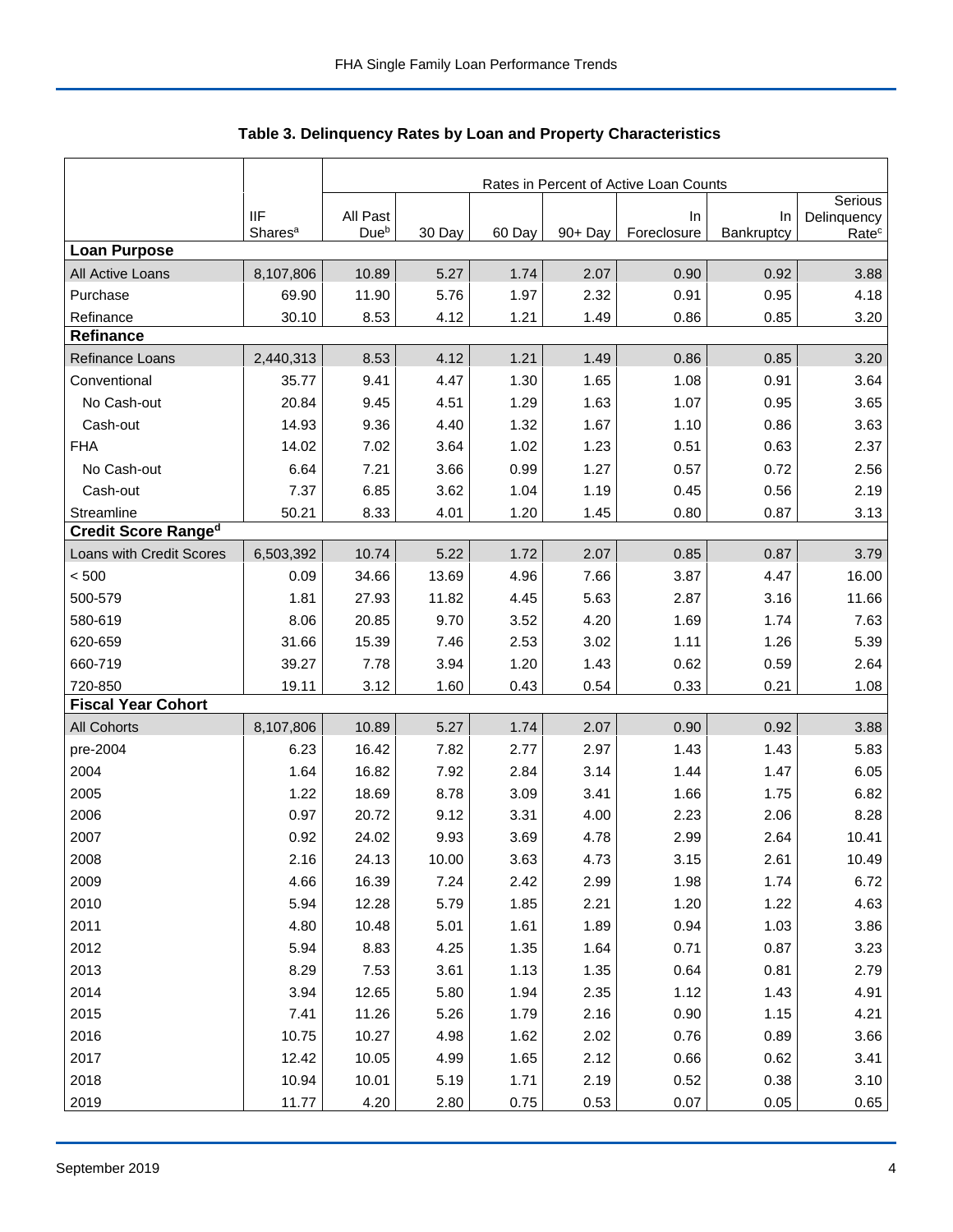|                                           |                                   | Rates in Percent of Active Loan Counts |        |        |         |                   |                  |                                  |  |  |  |
|-------------------------------------------|-----------------------------------|----------------------------------------|--------|--------|---------|-------------------|------------------|----------------------------------|--|--|--|
|                                           |                                   |                                        |        |        |         |                   |                  | Seriously                        |  |  |  |
|                                           | <b>IIF</b><br>Shares <sup>a</sup> | All Past<br>Dueb                       | 30 Day | 60 Day | 90+ Day | In<br>Foreclosure | In<br>Bankruptcy | Delinquency<br>Rate <sup>c</sup> |  |  |  |
| Loan Amount at Origination (\$ thousands) |                                   |                                        |        |        |         |                   |                  |                                  |  |  |  |
| All Loan Amounts                          | 8,107,806                         | 10.89                                  | 5.27   | 1.74   | 2.07    | 0.90              | 0.92             | 3.88                             |  |  |  |
| < 50                                      | 2.58                              | 12.96                                  | 6.19   | 2.11   | 2.24    | 1.45              | 0.97             | 4.66                             |  |  |  |
| 50-99                                     | 21.17                             | 12.22                                  | 5.86   | 1.97   | 2.17    | 1.15              | 1.07             | 4.40                             |  |  |  |
| 100-149                                   | 26.79                             | 11.37                                  | 5.50   | 1.82   | 2.10    | 0.89              | 1.06             | 4.04                             |  |  |  |
| 150-199                                   | 20.38                             | 10.49                                  | 5.16   | 1.68   | 2.02    | 0.75              | 0.88             | 3.64                             |  |  |  |
| 200-249                                   | 12.71                             | 9.68                                   | 4.75   | 1.53   | 1.94    | 0.71              | 0.75             | 3.40                             |  |  |  |
| 250-399                                   | 13.59                             | 9.70                                   | 4.64   | 1.53   | 2.06    | 0.78              | 0.69             | 3.53                             |  |  |  |
| 400-499                                   | 1.71                              | 8.88                                   | 4.05   | 1.30   | 2.03    | 0.92              | 0.58             | 3.53                             |  |  |  |
| > 499                                     | 1.08                              | 8.11                                   | 3.63   | 1.22   | 1.78    | 1.00              | 0.47             | 3.25                             |  |  |  |
| <b>Property Type</b>                      |                                   |                                        |        |        |         |                   |                  |                                  |  |  |  |
| All Property Types                        | 8,107,806                         | 10.89                                  | 5.27   | 1.74   | 2.07    | 0.90              | 0.92             | 3.88                             |  |  |  |
| Detached                                  | 86.45                             | 10.97                                  | 5.35   | 1.76   | 2.08    | 0.84              | 0.93             | 3.86                             |  |  |  |
| <b>Manufactured Housing</b>               | 3.33                              | 11.84                                  | 5.53   | 1.79   | 2.04    | 1.42              | 1.06             | 4.53                             |  |  |  |
| 2-4 Units                                 | 2.15                              | 9.33                                   | 3.87   | 1.30   | 1.81    | 1.75              | 0.61             | 4.16                             |  |  |  |
| Condo                                     | 2.89                              | 8.11                                   | 3.62   | 1.16   | 1.62    | 1.00              | 0.72             | 3.33                             |  |  |  |
| Townhouse                                 | 5.17                              | 11.16                                  | 5.23   | 1.80   | 2.28    | 0.98              | 0.87             | 4.13                             |  |  |  |
| <b>Purchase Loan Type</b>                 |                                   |                                        |        |        |         |                   |                  |                                  |  |  |  |
| All Purchase Loans                        | 5,667,036                         | 11.90                                  | 5.76   | 1.97   | 2.32    | 0.91              | 0.95             | 4.18                             |  |  |  |
| Repeat                                    | 17.00                             | 9.39                                   | 4.75   | 1.47   | 1.70    | 0.71              | 0.75             | 3.17                             |  |  |  |
| First-time                                | 83.00                             | 12.42                                  | 5.97   | 2.07   | 2.44    | 0.95              | 0.99             | 4.38                             |  |  |  |
| Down Payment Assistance (DPA) Type        |                                   |                                        |        |        |         |                   |                  |                                  |  |  |  |
| All Sources of Funds                      | 8,107,806                         | 10.89                                  | 5.27   | 1.74   | 2.07    | 0.90              | 0.92             | 3.88                             |  |  |  |
| Government                                | 7.28                              | 13.17                                  | 6.16   | 2.24   | 2.73    | 0.95              | 1.10             | 4.78                             |  |  |  |
| Relative                                  | 16.39                             | 13.70                                  | 6.71   | 2.30   | 2.69    | 1.00              | 1.00             | 4.69                             |  |  |  |
| Other                                     | 2.02                              | 18.70                                  | 8.45   | 3.15   | 3.76    | 1.40              | 1.94             | 7.10                             |  |  |  |
| Seller Funded                             | 0.54                              | 28.40                                  | 11.58  | 4.59   | 5.85    | 2.90              | 3.48             | 12.23                            |  |  |  |
| No DPA                                    | 73.78                             | 9.70                                   | 4.73   | 1.51   | 1.79    | 0.84              | 0.84             | 3.47                             |  |  |  |

 **Table 3. Delinquency Rates by Loan and Property Characteristics**

IIF = insurance in force.

<sup>a</sup> For each subpanel, the loan shares add to 100%. However, in some of the subpanels, the total loans in the analysis do not add to 100% of IIF. For example, the IIF shares for refinance loans add to 100% of refinance loans. Streamline refinance loans are not included in the Credit Score

Range analysis; the IIF shares in that panel, add to 100% of fully-underwritten loans.<br><sup>b</sup> Includes all loans 30 or more days past due, including those in bankruptcy or foreclosure.

<sup>c</sup> Includes all loans 90 days past due plus all in-bankruptcy and in-foreclosure cases.

<sup>d</sup> Credit score reporting began in May 2004 but was not mandatory until July 2008. Streamline Refinance loans do not require credit score reporting.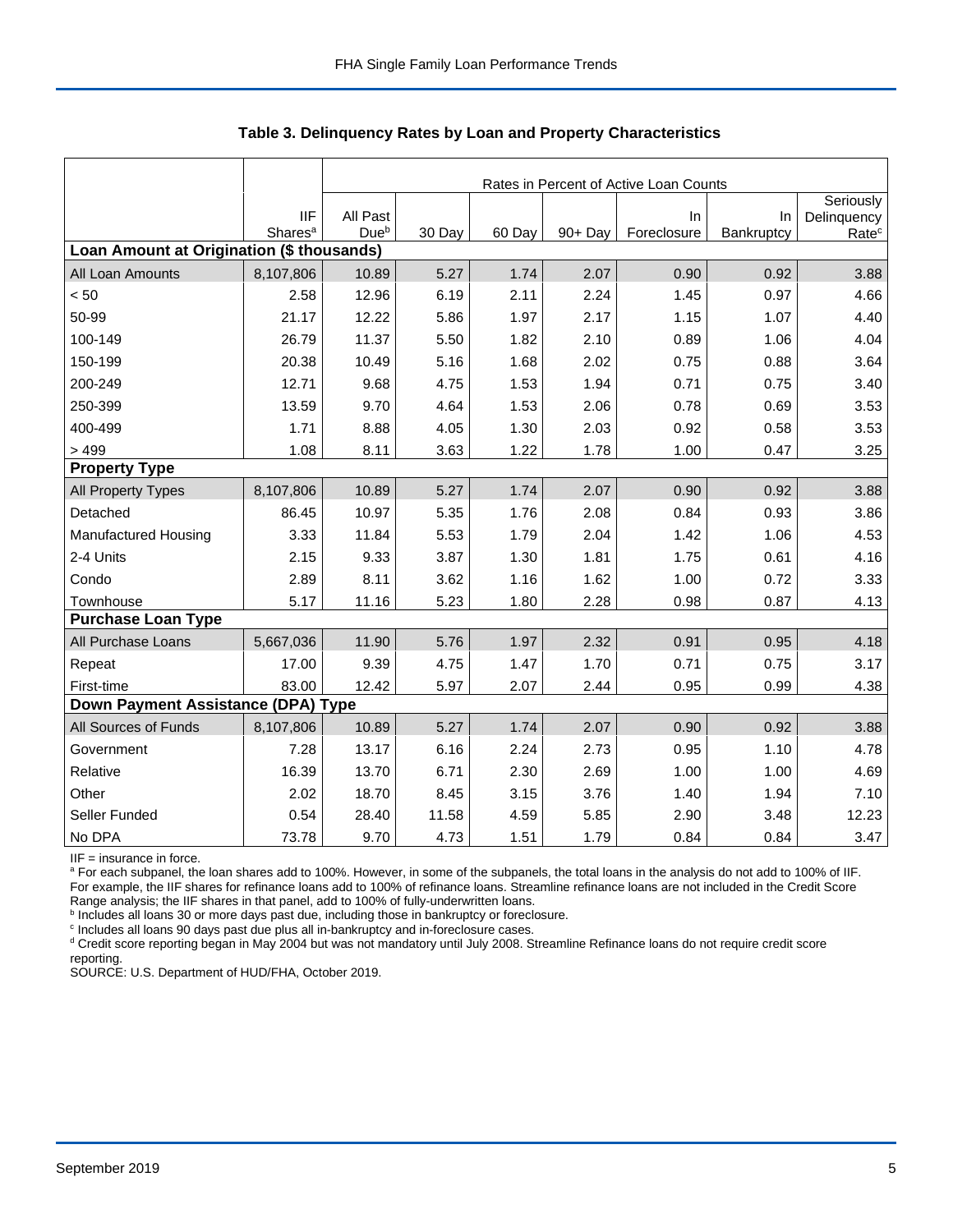| Fiscal<br>Foreclosure<br>In<br>Foreclosure<br>Starts:<br>Insurance in                                     | Foreclosure        |
|-----------------------------------------------------------------------------------------------------------|--------------------|
|                                                                                                           |                    |
| Foreclosure <sup>a</sup><br>Year<br>Month<br>Force<br><b>Starts</b><br>Claimsb<br>6-month MA <sup>c</sup> | Rate <sup>d%</sup> |
| 6,329<br>2016<br>Sep<br>7,838,495<br>9,874<br>117,703<br>9,583                                            | 0.96               |
| 2017<br>10,153<br>115,282<br>6,505<br>9,588<br>Oct<br>7,840,261                                           | 0.99               |
| Nov<br>7,839,269<br>9,811<br>114,139<br>6,004<br>9,741                                                    | 0.92               |
| 7,842,834<br>10,164<br>114,447<br>5,757<br>9,898<br>Dec                                                   | 0.88               |
| 7,877,094<br>10,827<br>116,076<br>10,212<br>Jan<br>5,531                                                  | 0.84               |
| Feb<br>4,974<br>7,891,926<br>10,890<br>115,469<br>10,287                                                  | 0.75               |
| Mar<br>7,904,390<br>11,782<br>116,236<br>6,345<br>10,605                                                  | 0.96               |
| 7,917,975<br>9,081<br>5,517<br>Apr<br>114,284<br>10,426                                                   | 0.83               |
| 5,979<br>May<br>7,934,510<br>9,536<br>112,048<br>10,380                                                   | 0.90               |
| Jun<br>7,950,029<br>8,778<br>108,632<br>6,286<br>10,149                                                   | 0.94               |
| Jul<br>5,825<br>7,962,527<br>8,112<br>103,183<br>9,697                                                    | 0.87               |
| 7,973,604<br>9,471<br>103,830<br>6,800<br>9,460<br>Aug                                                    | 1.02               |
| Sep<br>7,982,070<br>8,013<br>94,946<br>5,786<br>8,832                                                     | 0.87               |
| Oct<br>8,749<br>94,012<br>8,777<br>2018<br>7,986,663<br>6,008                                             | 0.90               |
| Nov<br>8,486<br>5,524<br>7,988,634<br>92,810<br>8,602                                                     | 0.83               |
| 93,261<br>7,989,699<br>8,851<br>4,756<br>8,614<br>Dec                                                     | 0.71               |
| 8,005,645<br>9,871<br>91,506<br>5,066<br>8,907<br>Jan                                                     | 0.76               |
| Feb<br>9,935<br>5,023<br>8,007,772<br>92,797<br>8,984                                                     | 0.75               |
| Mar<br>10,235<br>92,153<br>5,709<br>9,355<br>8,007,182                                                    | 0.85               |
| 9,686<br>90,663<br>5,406<br>9,511<br>Apr<br>8,012,065                                                     | 0.81               |
| 5,804<br>9,807<br>May<br>8,015,714<br>10,266<br>89,409                                                    | 0.87               |
| 9,100<br>87,390<br>5,440<br>9,849<br>Jun<br>8,024,523                                                     | 0.81               |
| Jul<br>8,031,487<br>8,377<br>82,258<br>4,882<br>9,600                                                     | 0.73               |
| Aug<br>8,037,609<br>9,802<br>85,106<br>5,207<br>9,578                                                     | 0.77               |
| Sep<br>7,818<br>83,334<br>4,151<br>8,048,639<br>9,175                                                     | 0.62               |
| 2019<br>Oct<br>8,062,967<br>10,338<br>81,407<br>5,549<br>9,284                                            | 0.82               |
| 9,301<br>Nov<br>8,077,125<br>80,980<br>4,488<br>9,123                                                     | 0.66               |
| 9,424<br>80,094<br>4,086<br>Dec<br>8,086,151<br>9,177                                                     | 0.60               |
| 8,112,026<br>11,381<br>83,174<br>4,469<br>9,677<br>Jan                                                    | 0.66               |
| Feb<br>10,283<br>84,258<br>4,355<br>8,117,180<br>9,758                                                    | 0.64               |
| 10,179<br>81,377<br>4,703<br>Mar<br>8,118,034<br>10,151                                                   | 0.69               |
| 8,117,498<br>9,443<br>78,277<br>4,884<br>10,002<br>Apr                                                    | 0.72               |
| May<br>8,114,839<br>8,862<br>76,321<br>3,984<br>9,929                                                     | 0.59               |
| 7,677<br>74,502<br>9,638<br>Jun<br>8,114,665<br>3,746                                                     | 0.55               |
| Jul<br>8,116,418<br>8,140<br>73,946<br>3,761<br>9,097                                                     | 0.55               |
| 8,117,513<br>9,196<br>73,562<br>4,032<br>8,916<br>Aug                                                     | 0.59               |
| Sep<br>8,107,806<br>8,192<br>72,574<br>3,558<br>8,585                                                     | 0.53               |

 **Table 4. Monthly Foreclosure Statistics and Trends**

<sup>a</sup> Numbers of loans are in some stage of foreclosure processing at the end of each month.

<sup>b</sup> This is the number of claims paid by HUD. These are nearly all for completed foreclosure actions.

<sup>c</sup> The six-month moving average of foreclosure starts is presented here to smooth out variations in actual starts each month. <sup>d</sup> An annualized foreclosure rate takes the monthly foreclosure claim rate and transforms that into its annual equivalency. That is, if the same foreclosure claim rate continued for 12 straight months, then the figure is the final annual foreclosure rate result as a percentage of beginning insurance-in-force.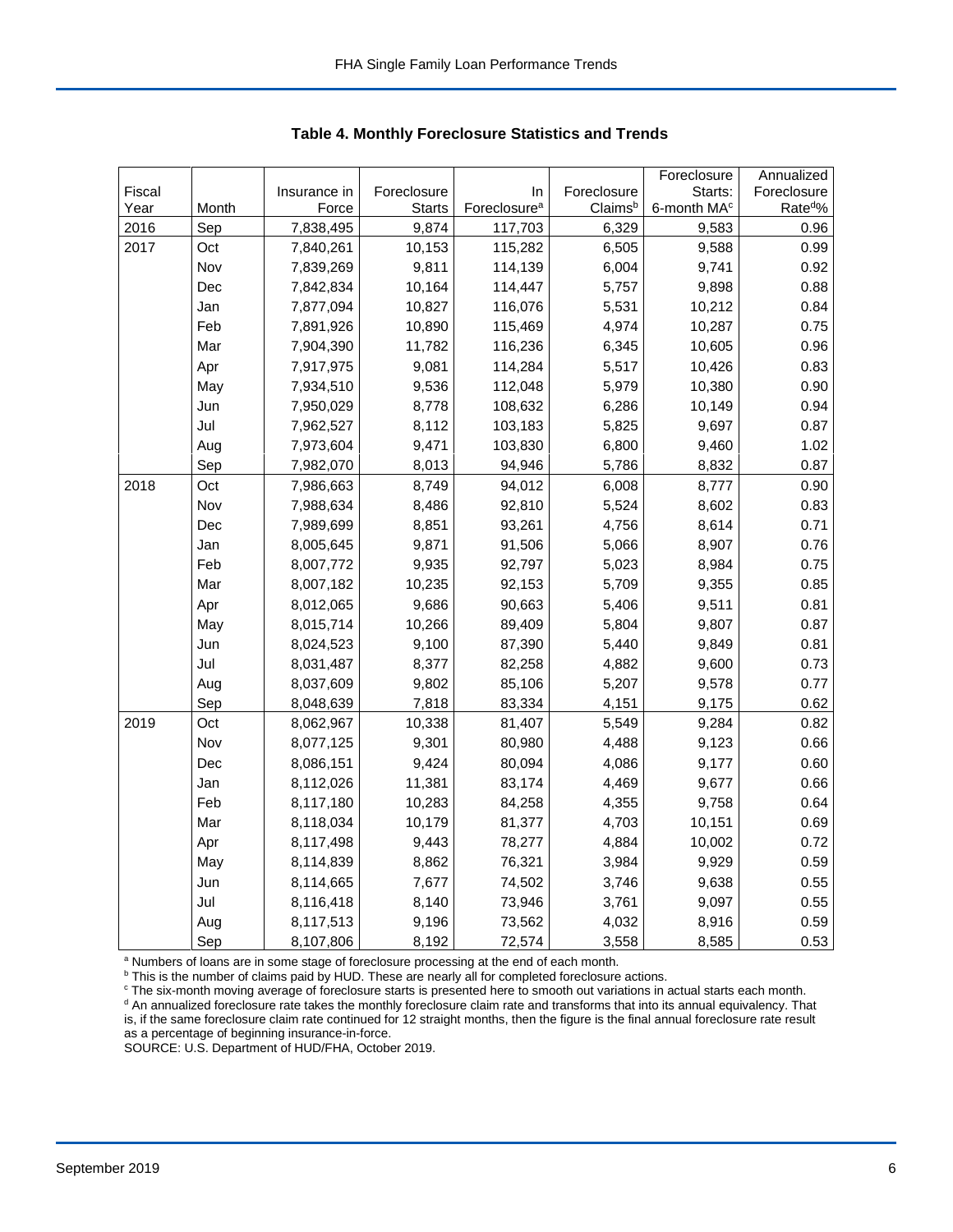|                                      |                       |                     | Recovery Rates (%)       | Percentage Point Change |                 |                      |
|--------------------------------------|-----------------------|---------------------|--------------------------|-------------------------|-----------------|----------------------|
|                                      |                       |                     |                          |                         | From Previous   | <b>From Previous</b> |
| Disposition State <sup>b</sup><br>US | Dispositions<br>1,034 | August 2019<br>50.1 | <b>July 2019</b><br>50.3 | August 2018<br>44.0     | Month<br>$-0.2$ | Year<br>6.1          |
| TX                                   | 76                    | 61.8                | 66.7                     | 62.1                    | $-4.9$          | $-0.3$               |
| <b>NJ</b>                            | 70                    | 32.1                | 29.0                     | 18.2                    | 3.2             | 13.9                 |
| IL.                                  | 65                    | 26.4                | 28.6                     | 22.4                    | $-2.3$          | 4.0                  |
| OH                                   | 58                    | 35.0                | 38.0                     | 26.6                    | $-3.0$          | 8.4                  |
| PA                                   | 49                    | 49.2                | 36.1                     | 29.0                    | 13.0            | 20.1                 |
| <b>CT</b>                            | 47                    | 42.9                | 43.3                     | 39.9                    | $-0.3$          | 3.0                  |
| <b>MD</b>                            | 45                    | 47.8                | 44.6                     | 42.0                    | 3.2             | 5.8                  |
| <b>FL</b>                            | 43                    | 65.4                | 56.2                     | 50.7                    | 9.1             | 14.6                 |
| VA                                   | 42                    | 64.2                | 60.6                     | 55.0                    | 3.6             | 9.2                  |
| AL                                   | 37                    | 52.6                | 46.2                     | 42.0                    | 6.4             | 10.6                 |
| <b>MO</b>                            | 37                    | 47.1                | 44.9                     | 53.0                    | 2.2             | $-5.9$               |
| <b>MS</b>                            | 33                    | 51.8                | 57.1                     | 51.5                    | $-5.4$          | 0.2                  |
| GA                                   | 31                    | 60.7                | 66.3                     | 58.7                    | $-5.6$          | 2.0                  |
| MI                                   | 31                    | 57.0                | 59.6                     | 28.6                    | $-2.7$          | 28.3                 |
| <b>TN</b>                            | $30\,$                | 72.9                | 69.8                     | 57.3                    | 3.0             | 15.5                 |
| KS                                   | 28                    | 51.9                | 56.0                     | 55.9                    | $-4.1$          | $-4.0$               |
| <b>NY</b>                            | 28                    | 24.7                | 14.4                     | 25.3                    | 10.3            | $-0.6$               |
| LA                                   | 26                    | 40.5                | 47.8                     | 46.9                    | $-7.2$          | $-6.4$               |
| KY                                   | 25                    | 55.3                | 37.4                     | 39.5                    | 17.9            | 15.8                 |
| PR                                   | 24                    | 50.0                | 55.0                     | 49.5                    | $-5.0$          | 0.5                  |
| ${\sf IN}$                           | 20                    | 52.1                | 41.5                     | 39.4                    | 10.6            | 12.7                 |
| <b>NM</b>                            | 20                    | 56.6                | 68.3                     | 56.2                    | $-11.7$         | 0.4                  |
| OK                                   | 20                    | 40.7                | 47.9                     | 44.5                    | $-7.2$          | $-3.8$               |
| <b>NC</b>                            | 17                    | 59.5                | 58.4                     | 50.2                    | 1.1             | 9.3                  |
| <b>AR</b>                            | 15                    | 37.4                | 31.8                     | 40.1                    | 5.6             | $-2.7$               |
| SC                                   | 13                    | 53.0                | 55.1                     | 56.0                    | $-2.1$          | $-3.0$               |
| WI                                   | 13                    | 44.4                | 92.3                     | 39.7                    | $-47.9$         | 4.8                  |
| $\mathsf{MN}$                        | 11                    | 63.5                | 53.9                     | 47.5                    | 9.6             | 16.0                 |
| CA                                   | $10$                  | 86.2                | 80.1                     | 83.0                    | 6.1             | $3.2\,$              |
| IA                                   | $\boldsymbol{7}$      | 48.9                | 48.8                     | 37.9                    | 0.0             | 11.0                 |
| WV                                   | 6                     | 70.2                | 44.8                     | 40.1                    | 25.4            | 30.1                 |
| AK                                   | 5                     | 66.6                | 51.0                     | 53.2                    | 15.6            | 13.5                 |
| $\mathsf{A}\mathsf{Z}$               | 5                     | 77.2                | 88.4                     | 65.8                    | $-11.2$         | 11.3                 |
| DE                                   | 5                     | 41.6                | 53.7                     | 39.5                    | $-12.1$         | 2.1                  |
| <b>WY</b>                            | 5                     | 68.8                | 55.5                     | 48.5                    | 13.3            | 20.4                 |
| МA                                   | 4                     | 83.8                | 61.5                     | 47.7                    | 22.3            | 36.1                 |
| ME                                   | 4                     | 21.2                | 73.8                     | 5.1                     | $-52.6$         | 16.1                 |
| <b>RI</b>                            | 4                     | 77.0                | 43.5                     | 31.9                    | 33.5            | 45.1                 |
| CO                                   | 3                     | 55.0                | 79.5                     | 63.9                    | $-24.5$         | $-9.0$               |

Tabl e 5. REO R ecovery R ates **Table 5. REO Recovery Rates**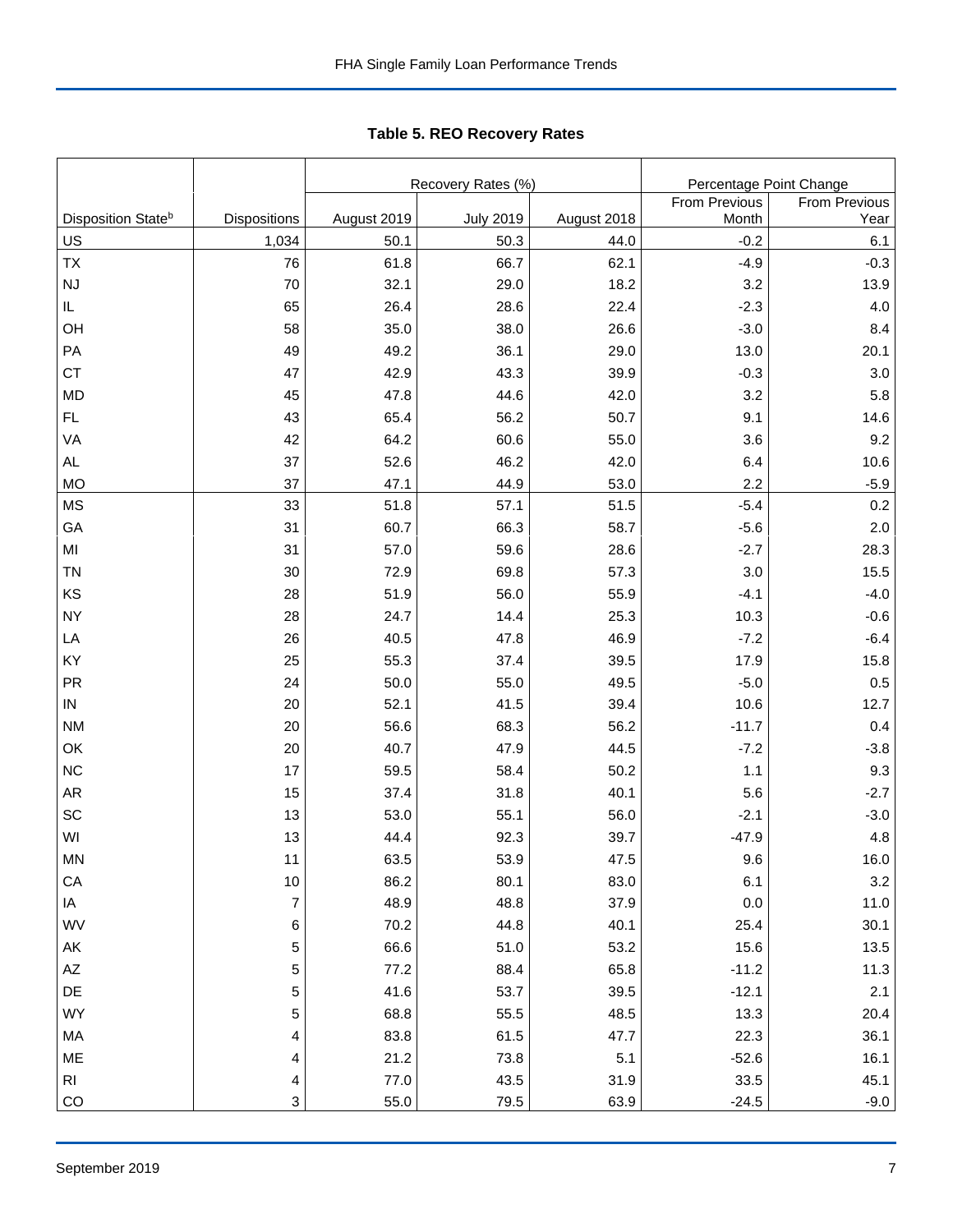|                                |                     |             | Recovery Rates (%) |             | Percentage Point Change |               |
|--------------------------------|---------------------|-------------|--------------------|-------------|-------------------------|---------------|
|                                |                     |             |                    |             | From Previous           | From Previous |
| Disposition State <sup>b</sup> | <b>Dispositions</b> | August 2019 | <b>July 2019</b>   | August 2018 | Month                   | Year          |
| MT                             | 3                   | 90.7        | 64.2               | 61.8        | 26.4                    | 28.8          |
| <b>NH</b>                      | 3                   | 83.7        | na                 | 54.2        | na                      | 29.5          |
| ID                             | $\overline{2}$      | 58.9        | 66.3               | 67.2        | $-7.5$                  | $-8.3$        |
| <b>ND</b>                      | $\overline{c}$      | 59.6        | 51.0               | 56.5        | 8.7                     | 3.2           |
| <b>NV</b>                      | 2                   | 72.9        | 71.7               | 87.0        | 1.2                     | $-14.1$       |
| <b>OR</b>                      | $\overline{2}$      | 57.2        | 86.2               | 80.5        | $-29.0$                 | $-23.3$       |
| SD                             | $\overline{2}$      | $-3.6$      | 72.2               | 44.1        | $-75.8$                 | $-47.7$       |
| UT                             | $\overline{2}$      | 66.6        | 174.9              | 87.2        | $-108.3$                | $-20.6$       |
| WA                             | 2                   | 89.7        | 73.0               | 66.2        | 16.7                    | 23.4          |
| HI                             |                     | 65.4        | na                 | 73.3        | na                      | $-7.8$        |
| <b>NE</b>                      |                     | 50.2        | 33.1               | 46.3        | 17.1                    | 3.9           |
| VT                             | 0                   | na          | 27.4               | 43.8        | na                      | na            |

## **Table 5. REO Recovery Rates**

na = not applicable

<sup>a</sup> Rates are percentages of unpaid loan balance at time of default.<br><sup>b</sup> State records are sorted by number of dispositions in the most recent month (largest to smallest).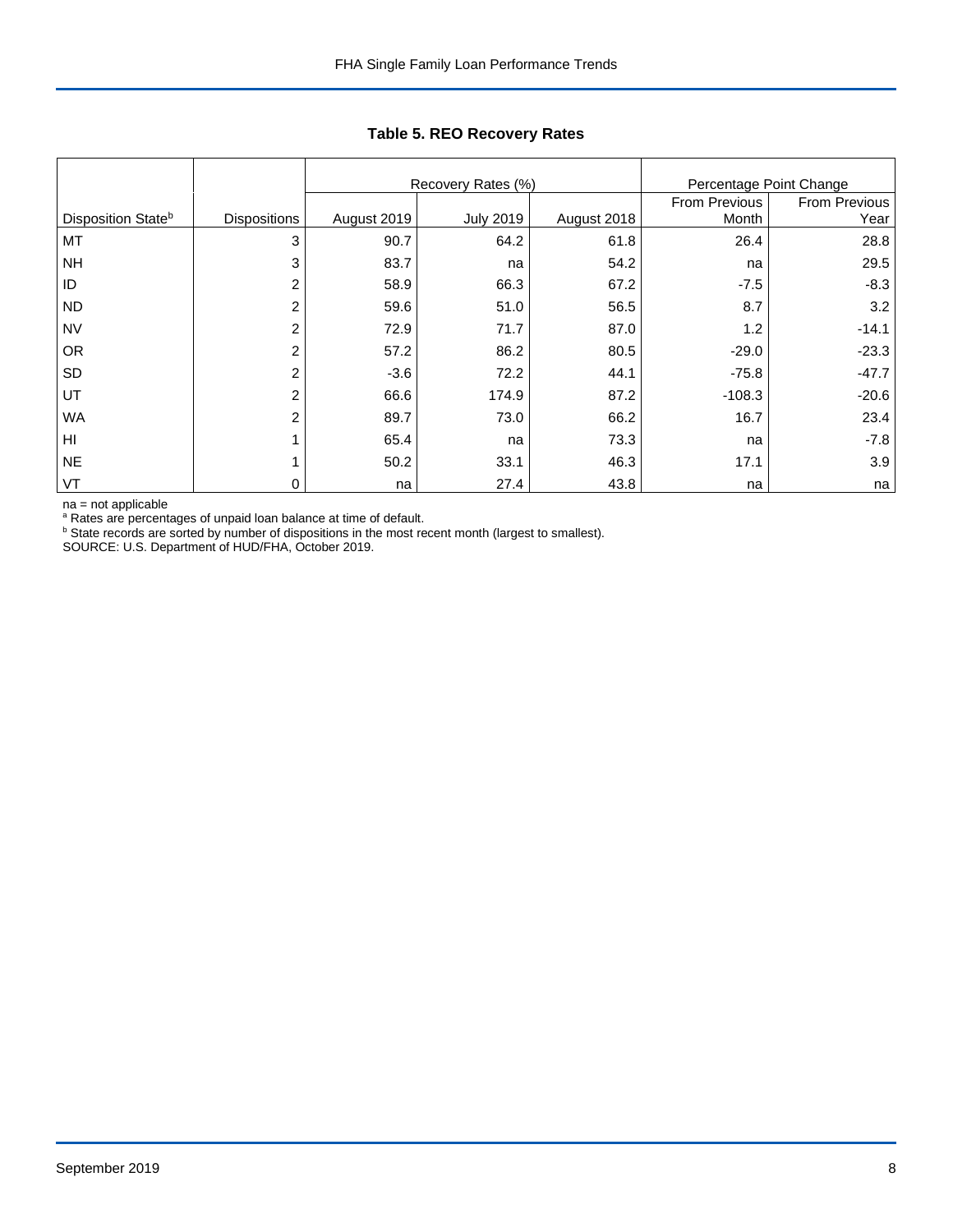|                                                      | 2019    |                |                |         |         |                               |         | 2018    |            |         |         |         |         |
|------------------------------------------------------|---------|----------------|----------------|---------|---------|-------------------------------|---------|---------|------------|---------|---------|---------|---------|
| <b>Disposition Month</b>                             | Aug     | Jul            | Jun            | May     | Apr     | Mar                           | Feb     | Jan     | <b>Dec</b> | Nov     | Oct     | Sep     | Aug     |
| Loss Components as Percent of Defaulted Loan Balance |         |                |                |         |         |                               |         |         |            |         |         |         |         |
| Claim Expenses <sup>a</sup> (%)                      | 19.38   | 19.09          | 20.44          | 20.39   | 20.26   | 20.30                         | 21.04   | 20.76   | 20.36      | 20.97   | 20.27   | 20.05   | 20.48   |
| Holding Costs <sup>b</sup> (%)                       | 4.70    | 4.85           | 5.13           | 5.35    | 5.12    | 5.16                          | 5.12    | 5.08    | 5.15       | 5.15    | 5.02    | 5.14    | 4.94    |
| Loss on Collateral <sup>c</sup> (%)                  | 22.32   | 21.43          | 20.77          | 22.06   | 24.58   | 23.40                         | 26.08   | 26.45   | 26.32      | 26.40   | 26.76   | 25.96   | 25.45   |
| Sales Expense (%)                                    | 4.91    | 5.02           | 5.00           | 4.93    | 4.66    | 4.84                          | 4.66    | 4.66    | 4.70       | 4.73    | 4.63    | 4.76    | 4.82    |
| Program Discounts <sup>d</sup> (%)                   | 0.22    | 0.28           | 0.31           | 0.29    | 0.11    | 0.20                          | 0.16    | 0.26    | 0.25       | 0.24    | 0.22    | 0.40    | 0.33    |
| Net Loss Rate <sup>e</sup> (%)                       | 49.90   | 49.67          | 51.22          | 53.07   | 54.05   | 53.39                         | 57.48   | 57.58   | 56.13      | 56.96   | 56.27   | 56.15   | 56.04   |
|                                                      |         |                |                |         |         | <b>Average Amount</b>         |         |         |            |         |         |         |         |
| Average Dollar Loss (\$)                             | 62,496  | 60.595         | 61,762         | 62,445  | 65.589  | 64,485                        | 68,140  | 68,319  | 67,253     | 67,013  | 67,281  | 67,529  | 67,133  |
| Average Unpaid Balance (\$)                          | 125,238 | 121,998        | 120,582        | 117,675 | 121,346 | 120,783                       | 118,537 | 118,660 | 119,806    | 117,640 | 119,570 | 120,269 | 119,803 |
|                                                      |         |                |                |         |         | <b>Occurrence Counts</b>      |         |         |            |         |         |         |         |
| Number of Dispositions                               | 1,034   | 1,236          | 1,144          | 1,351   | 1,289   | 1,441                         | 1,409   | 1,450   | 1,353      | 1,564   | 1,715   | 1,476   | 1,951   |
| <b>Number of Discounts</b>                           | 6       | $\overline{7}$ | $\overline{7}$ | 9       | 4       | 5                             | 4       | 8       | 6          | 8       | 9       | 10      | 12      |
| <b>Stage</b>                                         |         |                |                |         |         | <b>Average Time in Months</b> |         |         |            |         |         |         |         |
| Delinquencyf                                         | 10.7    | 10.1           | 10.3           | 10.7    | 11.2    | 11.1                          | 10.2    | 11.6    | 11.0       | 10.7    | 11.6    | 11.8    | 11.3    |
| Foreclosure <sup>g</sup>                             | 12.0    | 12.2           | 11.8           | 12.1    | 12.6    | 12.5                          | 13.7    | 12.6    | 13.3       | 13.7    | 13.3    | 13.1    | 14.1    |
| Deed Transferh                                       | 12.1    | 12.3           | 11.7           | 12.9    | 13.0    | 12.7                          | 12.8    | 13.3    | 13.8       | 13.8    | 13.8    | 13.4    | 13.8    |
| <b>REO</b>                                           | 4.3     | 4.1            | 4.2            | 4.1     | 4.2     | 4.2                           | 4.3     | 4.3     | 4.4        | 4.2     | 4.1     | 4.3     | 4.1     |
| All Stages                                           | 38.9    | 38.6           | 38.0           | 39.7    | 40.8    | 40.4                          | 40.9    | 41.8    | 42.3       | 42.3    | 42.7    | 42.5    | 43.2    |

 **Table 6. REO Components of Loss by Property Disposition Month**

<sup>a</sup> Includes interest on principal.

<sup>b</sup> Management, maintenance, repairs, administration, and security, net of rent and other income.

c Value when foreclosed (UPB) minus value received in REO; does not include Streamline refinances.

<sup>d</sup> Rate over all dispositions; effect is greater in the cases where a discount actually is given.

e Profit (loss) divided by Unpaid Principal Balance (UPB). The listed cost categories are not exhaustive, and they will not sum to the loss rate

f First missed payment to date foreclosure initiated.

<sup>g</sup> Initiation of foreclosure proceedings to auction date.

h Auction date to HUD acquisition date.